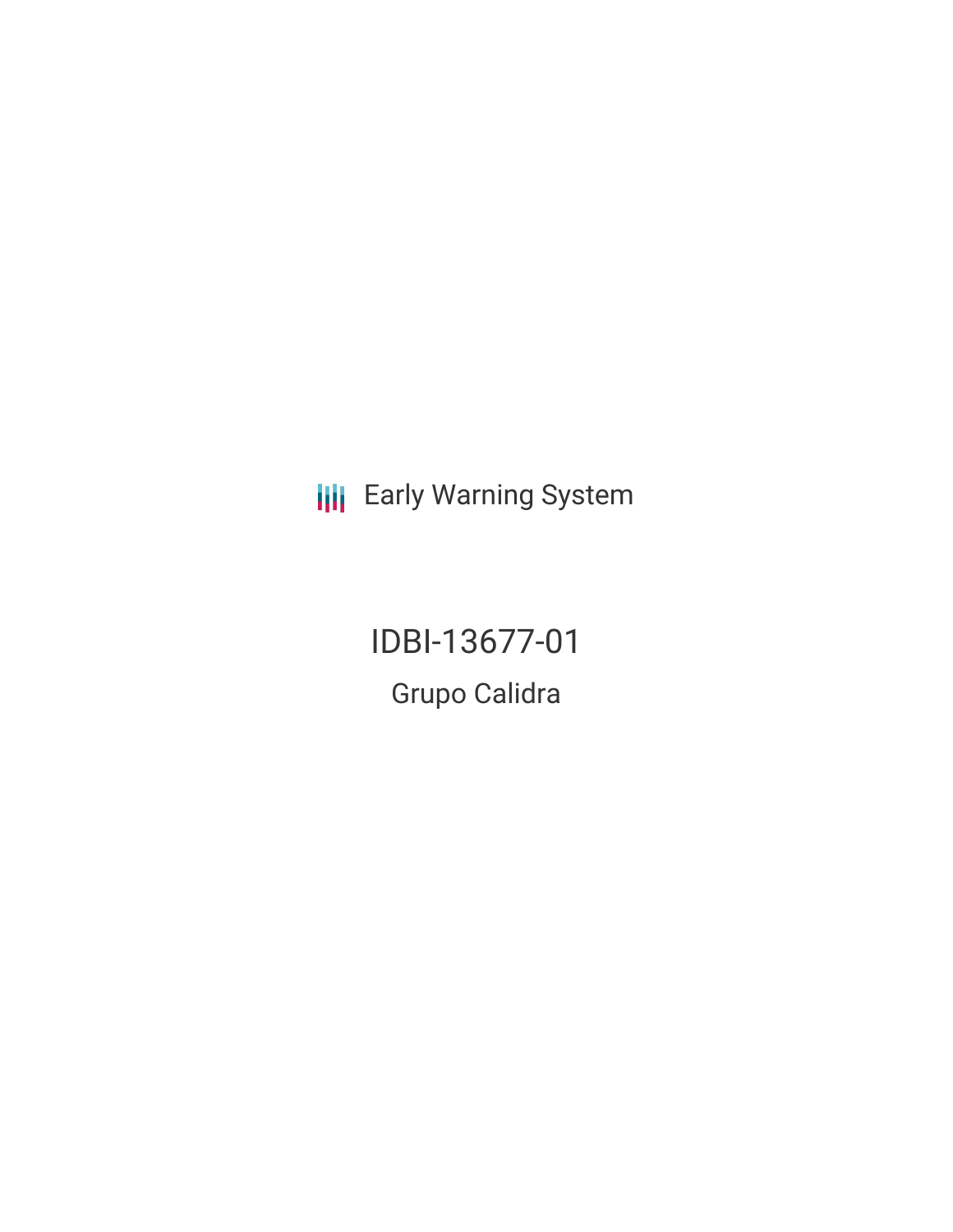# **Quick Facts**

| <b>Countries</b>               | Argentina, Colombia, Peru   |
|--------------------------------|-----------------------------|
| <b>Financial Institutions</b>  | IDB Invest (IDBI)           |
| <b>Status</b>                  | Proposed                    |
| <b>Bank Risk Rating</b>        | B                           |
| <b>Voting Date</b>             | 2022-02-16                  |
| <b>Borrower</b>                | Grupo Calidra, S.A. de C.V. |
| <b>Sectors</b>                 | Industry and Trade          |
| <b>Investment Type(s)</b>      | Loan                        |
| <b>Investment Amount (USD)</b> | \$50.00 million             |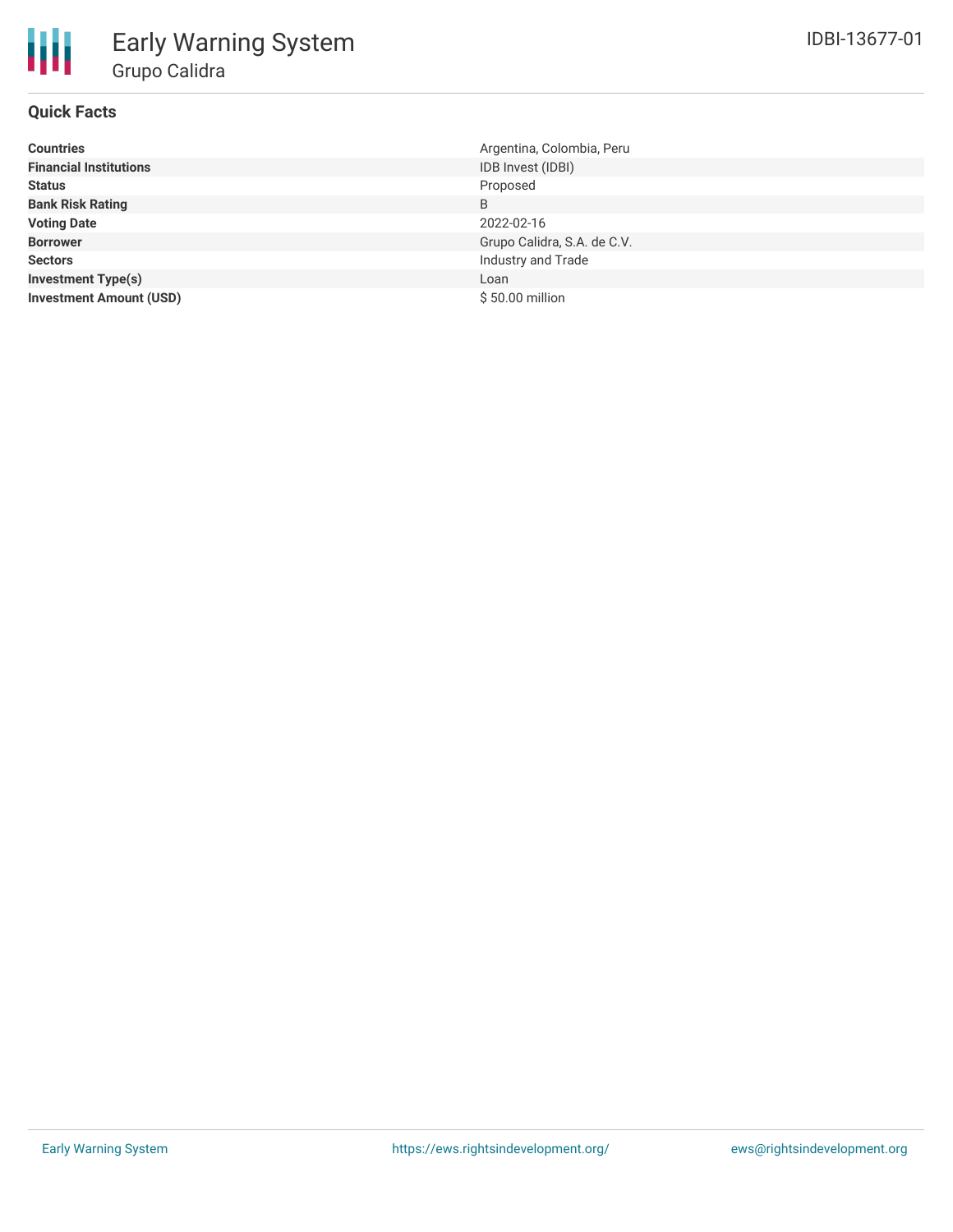

## **Project Description**

Grupo Calidra, S.A. de C.V. (the "Company"or "Calidra"), with more than a century of history, is a Mexican company, leader in the production of lime, ready mixes and carbonates in Latin America with operations in Mexico, Honduras, Chile, Argentina, Colombia and Peru.

The transaction consists of three secured long-term financings, for up to US\$50 million for its operations in Peru, Colombia and Argentina. The loans will have a term of up to ten years and will be used for working capital and capital investment requirements, including the potential purchase of efficient kilns and the possible opening of a lime deposit in Colombia.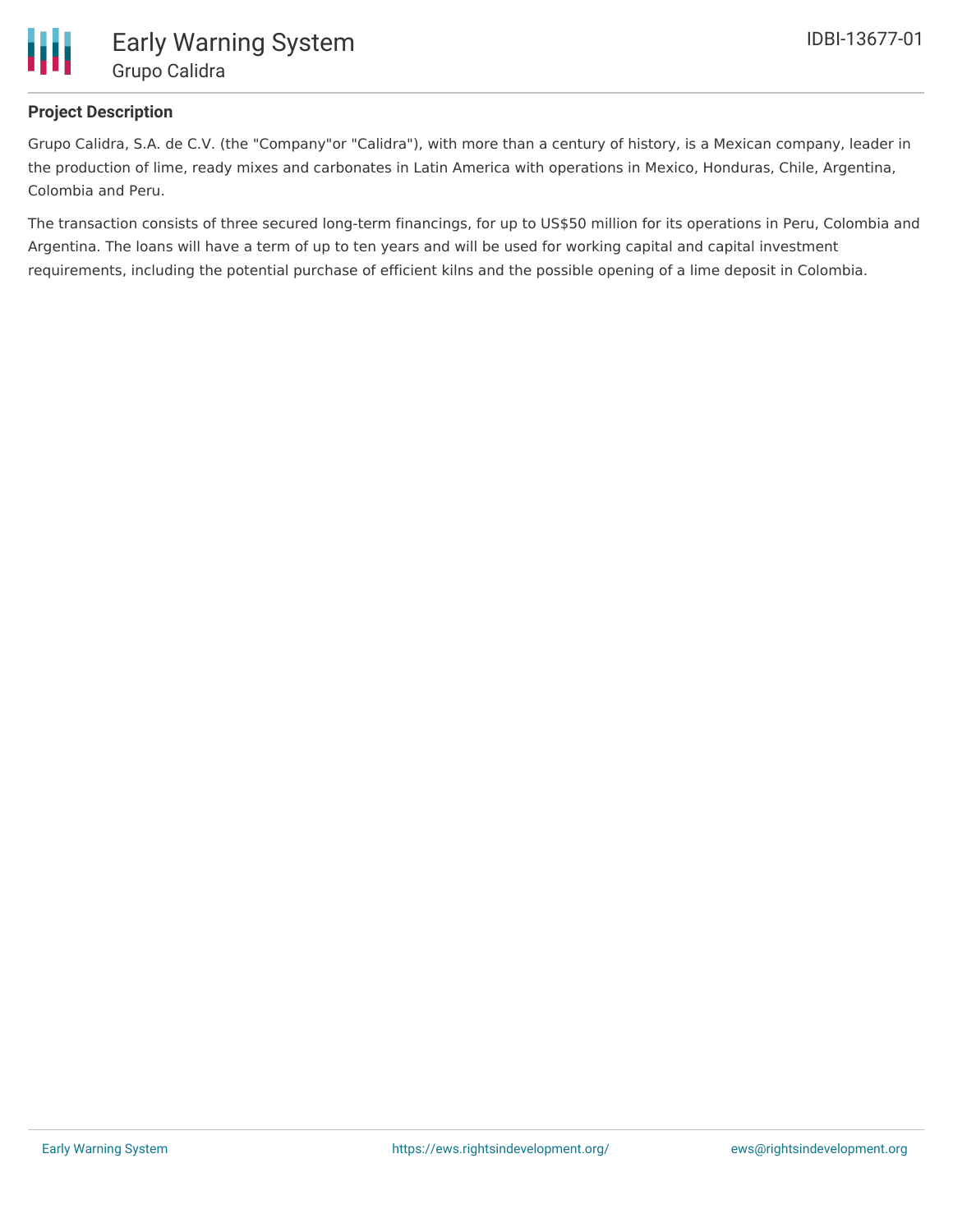

# **Investment Description**

• IDB Invest (IDBI)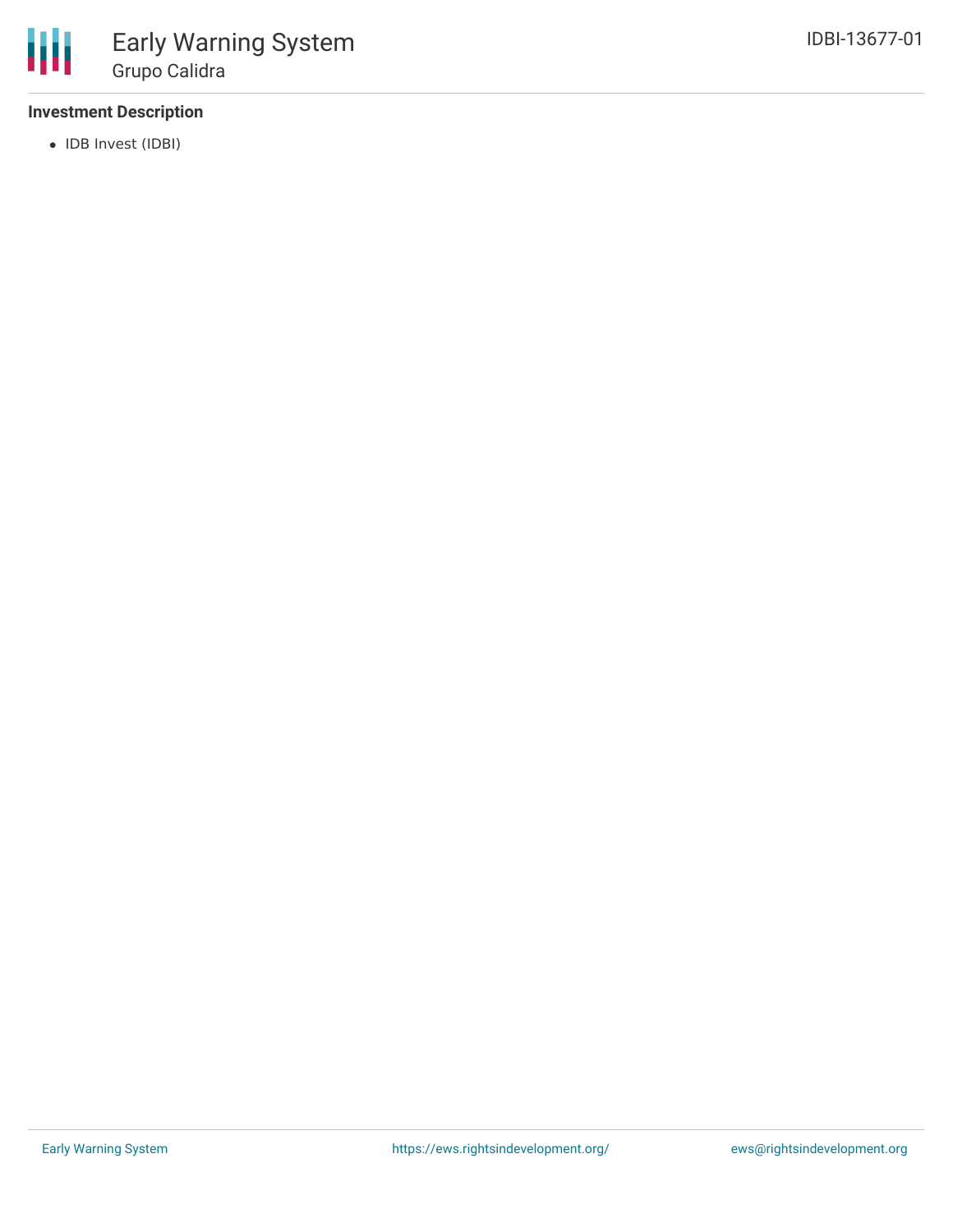EMAIL: requestinformation@idbinvest.org

PHONE: +1(202)-566-4566

ADDRESS: 1350 New York Ave NW, Washington, DC 20005

#### ACCESS TO INFORMATION

You can submit a request for information disclosure at: https://www.iadb.org/en/access-information/information-request

#### ACCOUNTABILITY MECHANISM OF IDB / IDB INVEST

The Independent Consultation and Investigation Mechanism (MICI) is the independent complaint mechanism and fact-finding body for people who have been or are likely to be adversely affected by an Inter-American Development Bank (IDB) or Inter-American Investment Corporation (IDB Invest)-funded project. If you submit a complaint to MICI, they may assist you in addressing the problems you raised through a dispute-resolution process with those implementing the project and/or through an investigation to assess whether the IDB or IDB Invest is following its own policies for preventing or mitigating harm to people or the environment. You can submit a complaint by sending an email to MICI@iadb.org. You can learn more about the MICI and how to file a complaint at http://www.iadb.org/en/mici/mici,1752.html (in English) or http://www.iadb.org/es/mici/mici,1752.html (Spanish).